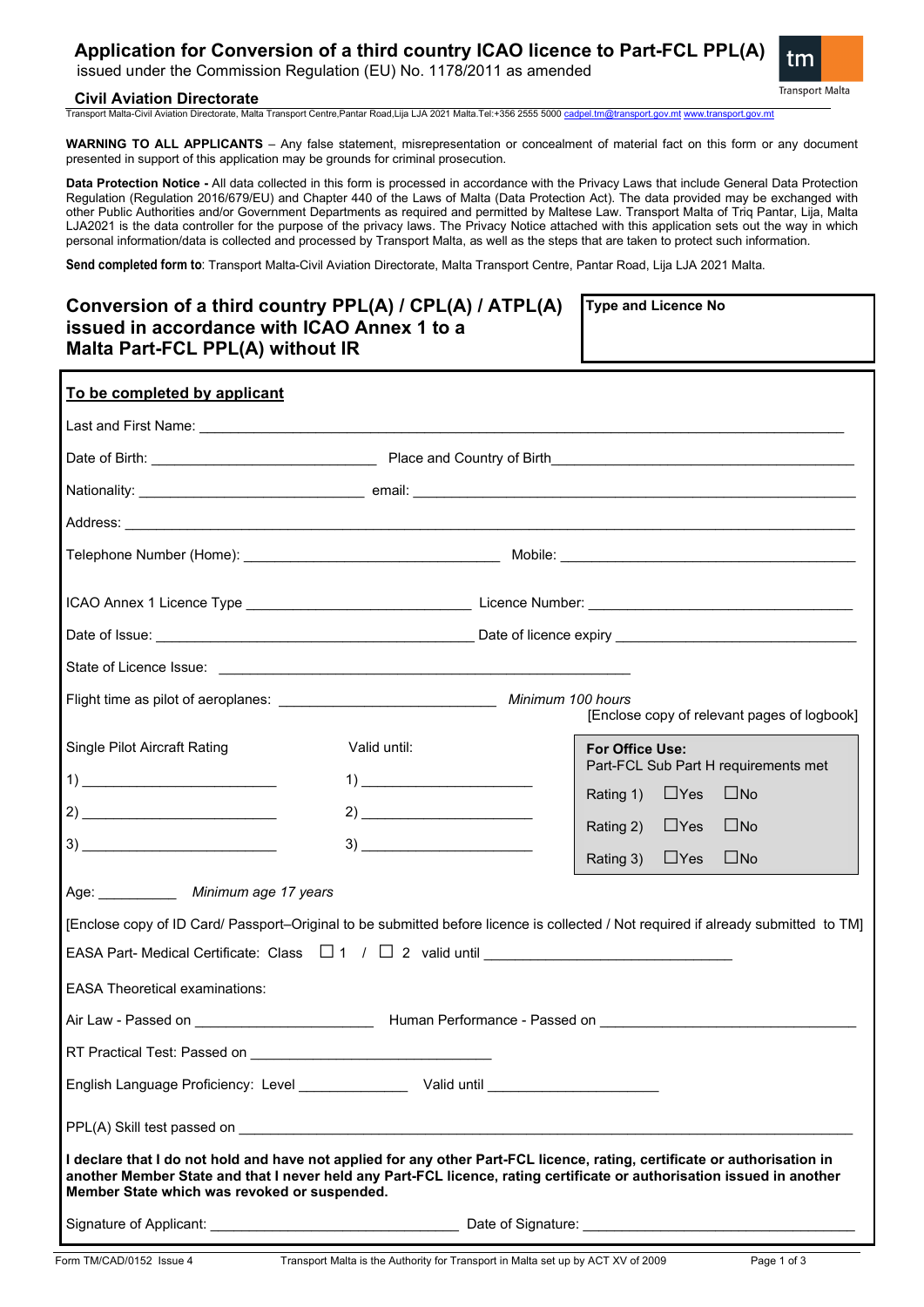# **Submission Instructions**

|                                                                                                       | <b>Office</b><br><b>Use Only</b> |  |
|-------------------------------------------------------------------------------------------------------|----------------------------------|--|
| <b>Documents Required:</b>                                                                            |                                  |  |
| 1. Copy of ICAO third country licence and medical                                                     | $^{\circledR}$                   |  |
| 2. Copy of the Malta ID Card or Passport [Original must be submitted before the licence is collected] | $\circledB$                      |  |
| 3. Copy of Part-Medical Certificate [Original must be submitted before the licence is collected]      |                                  |  |
| 4. Copy of PPL(A) theoretical knowledge examination certificate issued by Transport Malta             |                                  |  |
| 5. Copy of English Language proficiency certificate issued by Transport Malta                         |                                  |  |
| 6. Copy of proof that test has been completed by an RT examiner authorised by Transport Malta]        |                                  |  |
| 7. Log book                                                                                           | $\circledcirc$                   |  |

## **It is important to send all the documents to avoid a delay in the issue of the licence.**

**Fee**: The applicable fee in the Malta Air Navigation Order / Scheme of Charges on the Transport Malta website has to be submitted with the application.

**Queries**: If you need additional information send an email to [cadpel.tm@transport.gov.mt](mailto:cadpel.tm@transport.gov.mt) to the attention of**: Personnel Licensing Section, Transport Malta Civil Aviation Directorate** - giving your contact telephone number.